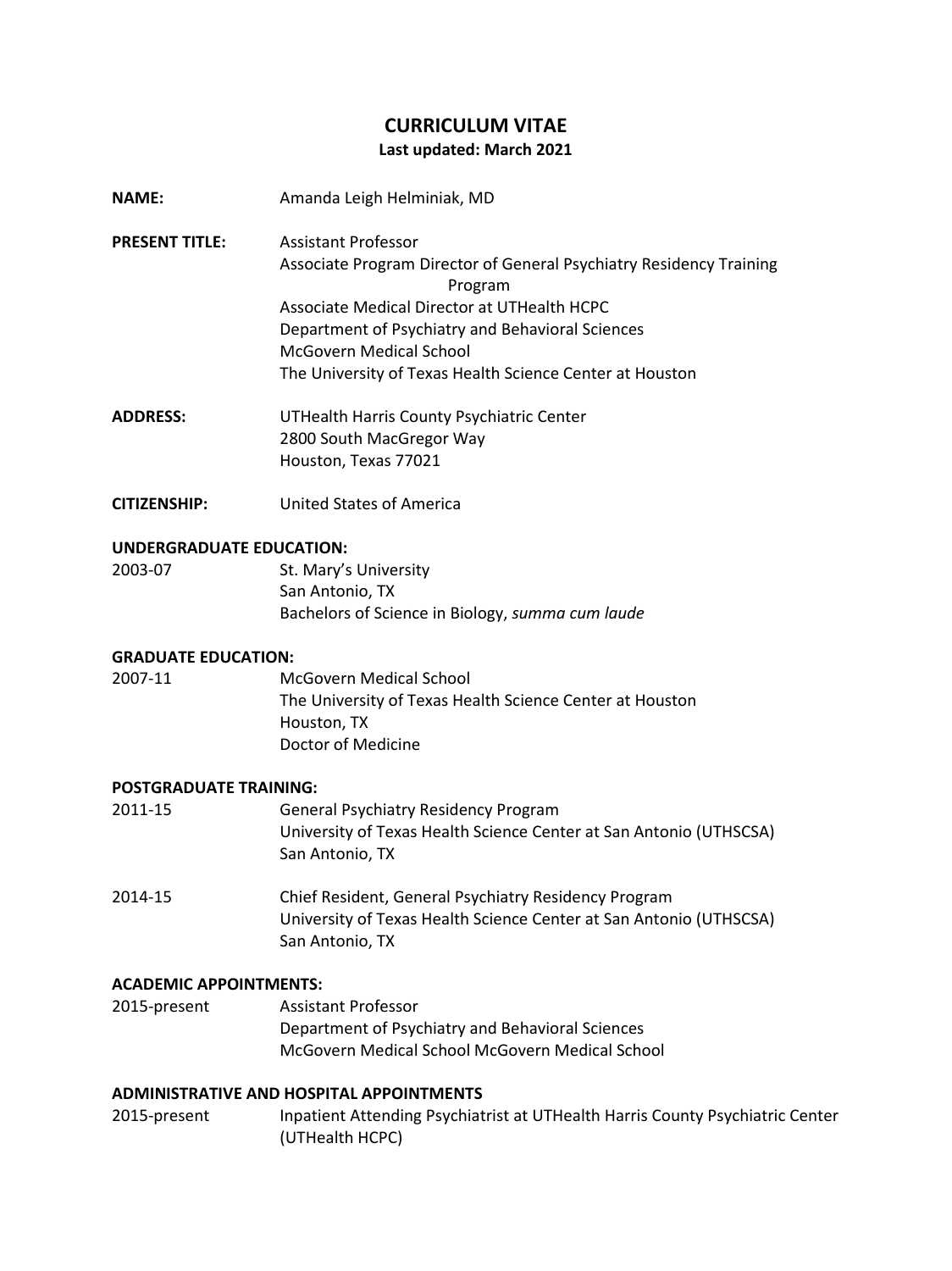#### 2021-present Associate Medical Director at UTHealth HCPC

- A. Report directly to the UTHealth HCPC chief medical officer.
- B. Provide supervision, mentoring, training and development to clinical staff.
- C. Meet with each individual inpatient attending semi-annually for feedback.
- D. Participate in development, implementation, and maintenance of hospital policies and procedures for current hospital.
- E. Participates in development of hospital operations including staffing, policies, procedures for the new psychiatry hospital, UTHealth Behavioral Sciences Center, during monthly 4 hour meetings.
- F. Represent the organization at various business meetings, committees, and task forces.
- G. Collaborate with other clinical/medical managers in the delivery of quality patient care, maintenance of clinical documentation, integration of electronic health records, and handling of complaints and/or medical emergencies.
- H. Participate in clinical privileging, appointment and re-appointment of medical staff.
- I. Assist in the recruitment and selection of new medical staff members.
- J. Work with medical staff services with credentialing and scheduling of psychiatrists and APNs to ensure that the department is adequately staffed.
- K. Alternate supervisor for 3 advanced nurse practitioners at UTHealth HCPC.
- L. Attend case consultation meetings as requested by medical staff.
- M. Attend administrative meetings as needed, including but not limited to medical leadership, quality improvement, peer review, site leadership, and electronic medical record development.
- N. Assist with ensuring positive training experiences for students, learners, and trainees completing rotations at the facility.
- O. Assist in coordinating delivery of COVID-19 vaccinations to the hospital.
- P. Attend daily meetings regarding the staffing, bed status, pending transfers, and acute overnight events for the hospital.
- Q. Assist in performing doc-to-doc for pending patients with COVID+ or highly acute to transfer to hospital.
- R. Assist in coordinating with the admissions director and manager to assign beds to pending transfer patients.
- S. Perform weekly peer reviews of the utilization of "no roommate" patient orders in the hospital.

#### **LICENSURE:**

2014-present State of Texas, Full Medical License, #Q1990

#### **CERTIFICATION:**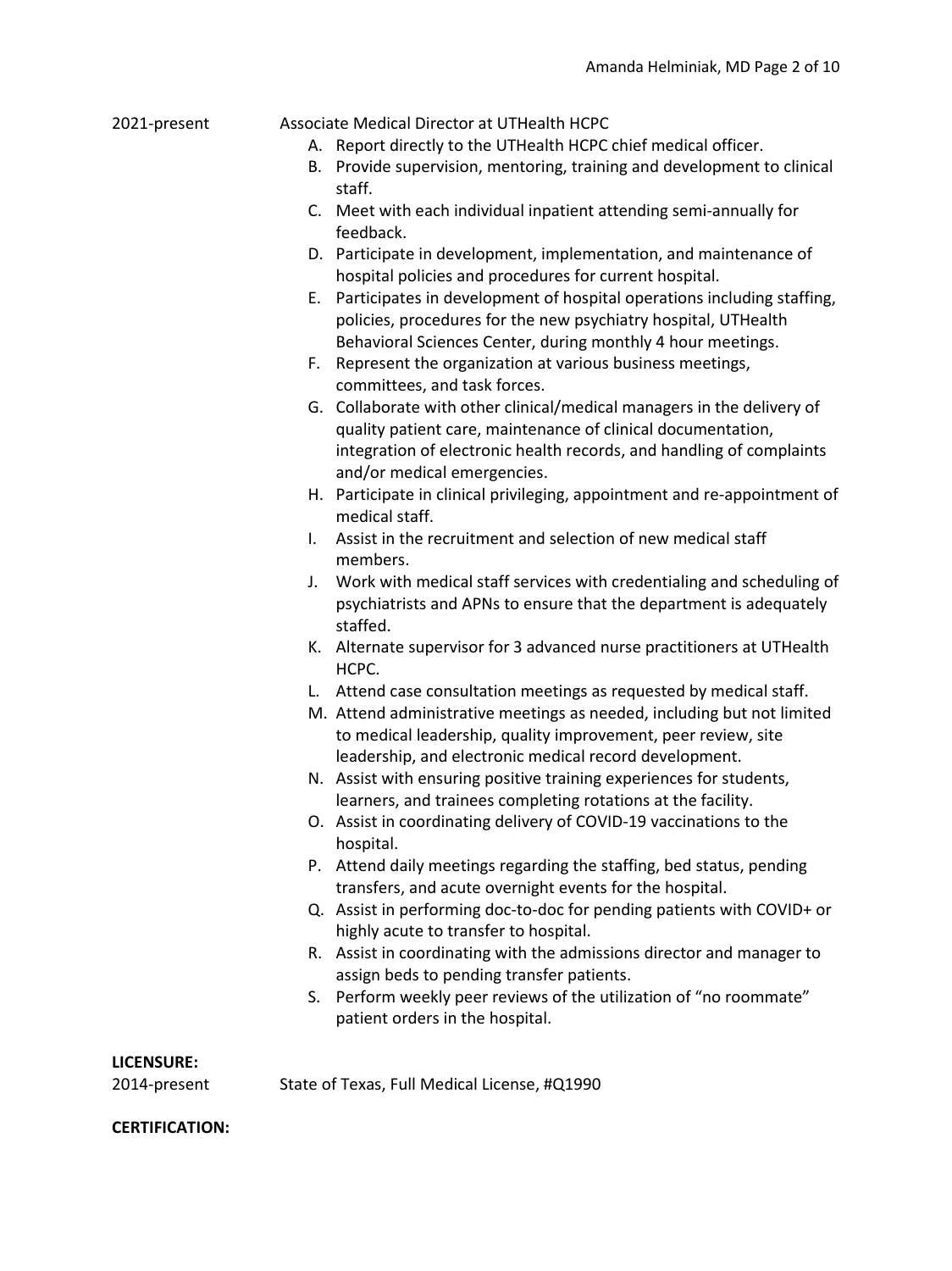2015-present American Board of Psychiatry and Neurology (ABPN), Board Certified in General Psychiatry

### **PROFESSIONAL ORGANIZATIONS:**

| 2014-2018    | Texas Society of Psychiatric Physicians, member                     |
|--------------|---------------------------------------------------------------------|
| 2014-2018    | American Psychiatric Association (APA), member                      |
| 2017-present | Association for Academic Psychiatry (AAP), member                   |
|              | Medical student essay contest committee, 2019-current               |
|              | Poster committee, 2020-current                                      |
| 2017-present | American Association of Directors of Psychiatric Residency Training |
|              | (AADPRT), member                                                    |

## **HONORS AND AWARDS:**

| 2015    | Clinical Resident of the Year Award                                                         |
|---------|---------------------------------------------------------------------------------------------|
| 2016-19 | <b>Outstanding Teacher Award from PGY-I residents</b>                                       |
| 2017-20 | Dean's Teaching Excellence Award                                                            |
| 2019-20 | UTHealth HCPC Medical Staff of the Year                                                     |
| 2020    | Inaugural awardee of Champions of Learning Environment at McGovern<br><b>Medical School</b> |

## **SERVICE ON MCGOVERN MEDICAL SCHOOL COMMITTEES:**

| 2016-19, 20-current | <b>Faculty Senate, senator</b>                     |
|---------------------|----------------------------------------------------|
| 2018-20             | Student Promotion and Evaluation Committee, member |

# **SERVICE ON MCGOVERN MEDICAL SCHOOL DEPARTMENT OF PSYCHIATRY AND BEHAVIORAL SCIENCES COMMITTEES:**

| 2015-present | Medical Student Education Committee, member                |
|--------------|------------------------------------------------------------|
| 2015-present | General Psychiatry Residency Recruitment Committee, member |
|              | Committee Chair, 2020-present                              |
| 2017-present | Residency Program Evaluation Committee, member             |
| 2017-present | Residency Clinical Competency Committee, member            |
| 2020-present | UTHealth Psychiatry Grand Rounds Committee, member         |
| 2020-present | Residency Curriculum Committee, member                     |
|              | Team Lead, 2020-present                                    |

# **SERVICE ON MCGOVERN MEDICAL SCHOOL AFFILIATED HOSPITAL COMMITTEES:**

| UTHealth HCPC Environment of Care Committee, member |
|-----------------------------------------------------|
|                                                     |

**TEACHING RESPONSIBILITIES: Undergraduate Students**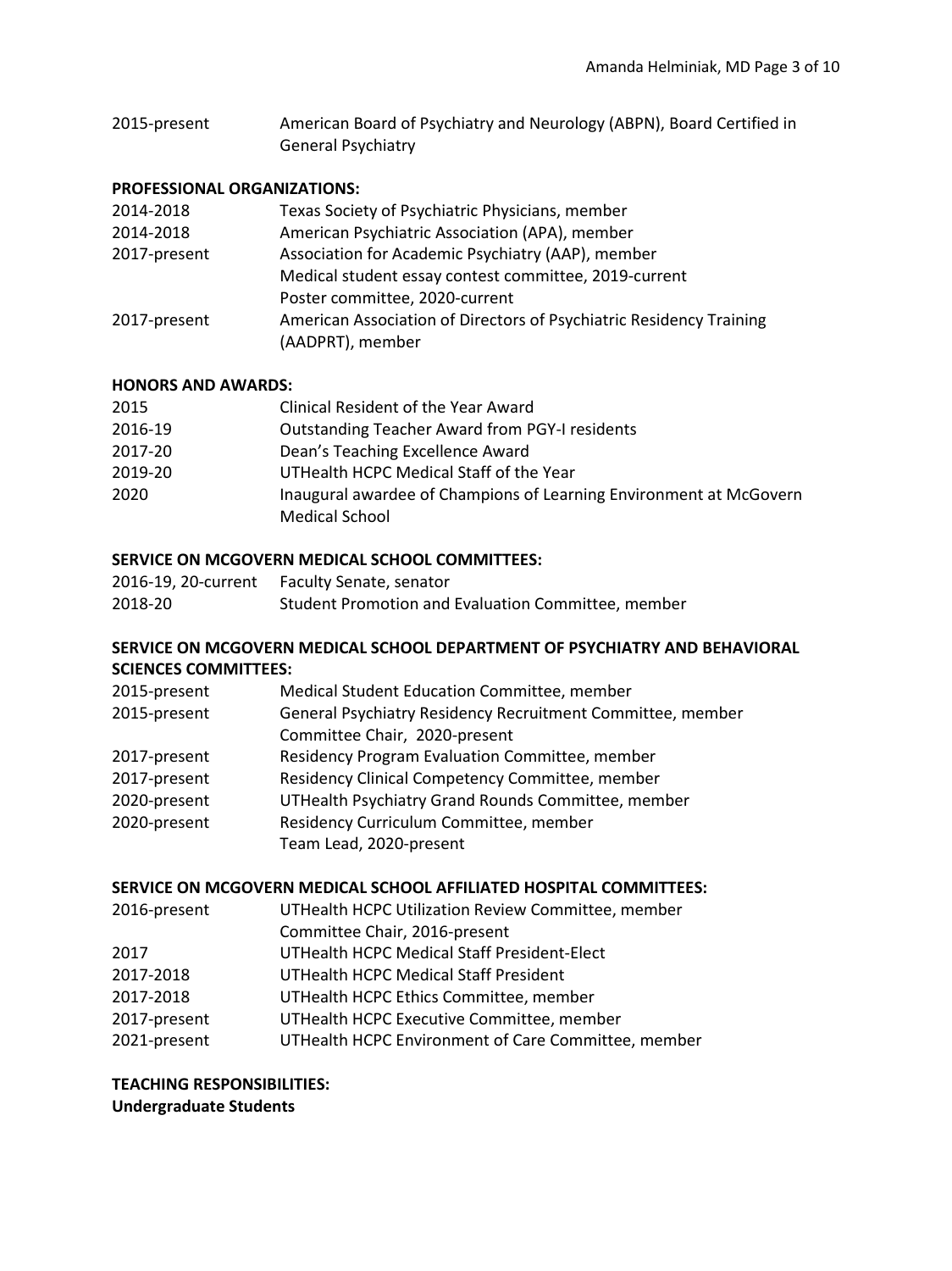2014-15 Clinical preceptor for University of Texas at San Antonio (UTSA) Facilitated Acceptance to Medical Education Program: BIO3543 Gateway to Behavioral Medicine I led groups of 9-10 UTSA undergraduate students who were interested in

medicine, psychology, and/or psychiatry in interviewing acute inpatient psychiatric patients, discussed mental status findings, and developed differential diagnoses with them.

### **Genetic Counseling Students**

2018-21 Lecturer for student didactic series on the topic of physician wellness and burnout

> I give an annual 2 hour didactic lecture about wellness and burnout to the genetic counseling students.

#### **Nurse Practitioner Students**

2018 Faculty supervisor for nurse practitioner student for her clinical rotations associated with McNeese State University I supervised her and met with her twice weekly for 6 months. She interviewed patients on my acute inpatient psychiatry service and I assisted her in developing a mental status exam, differential diagnosis, and treatment plans.

#### **Medical Students**

| 2013-14   | Small group interviewer facilitator for MSII Mind, Behavior, and Society<br>I led groups of 10-15 UTHSCSA second year medical students                 |
|-----------|--------------------------------------------------------------------------------------------------------------------------------------------------------|
|           | interviewing acute inpatient psychiatric patients, discussed mental                                                                                    |
|           | status findings, and developed differential diagnoses with them.                                                                                       |
| 2014-15   | Facilitator for daily morning report for students on MSIII Psychiatry Clerkship                                                                        |
|           | I assisted faculty in leading the daily morning report for the third year                                                                              |
|           | medical students at UTHSCSA while they were on their required third year                                                                               |
|           | psychiatry clerkship. We would meet daily for 30 minutes to discuss learning<br>issues from patient cases presented by the overnight on call resident. |
| 2014-15   | Facilitator for National Board of Medical Examiners psychiatry shelf review                                                                            |
|           | for MSIII at Regional Academic Health Center in Harlingen, TX                                                                                          |
|           | Every 3-4 months I would travel to Harlingen, TX to lead a didactic review                                                                             |
|           | session to the UTHSCSA third year medical students who were assigned to                                                                                |
|           | that city for their required third year clerkship. We would go over review                                                                             |
|           | materials for their shelf exam.                                                                                                                        |
| 2014-15   | Lecturer for MSIV PHAR4003 course on topic of pharmacological                                                                                          |
|           | management of agitation and delirium                                                                                                                   |
|           | I provided a didactic lecture about that topic to fourth year medical students                                                                         |
|           | at UTHSCSA doing an elective in pharmacology.                                                                                                          |
| 2015-2019 | Small group interview facilitator for MSII Behavioral Science course                                                                                   |
|           | I lead groups of 10-15 McGovern second year medical students                                                                                           |
|           | interviewing acute inpatient psychiatric patients, discussed mental                                                                                    |
|           | status findings, and developed differential diagnoses with them.                                                                                       |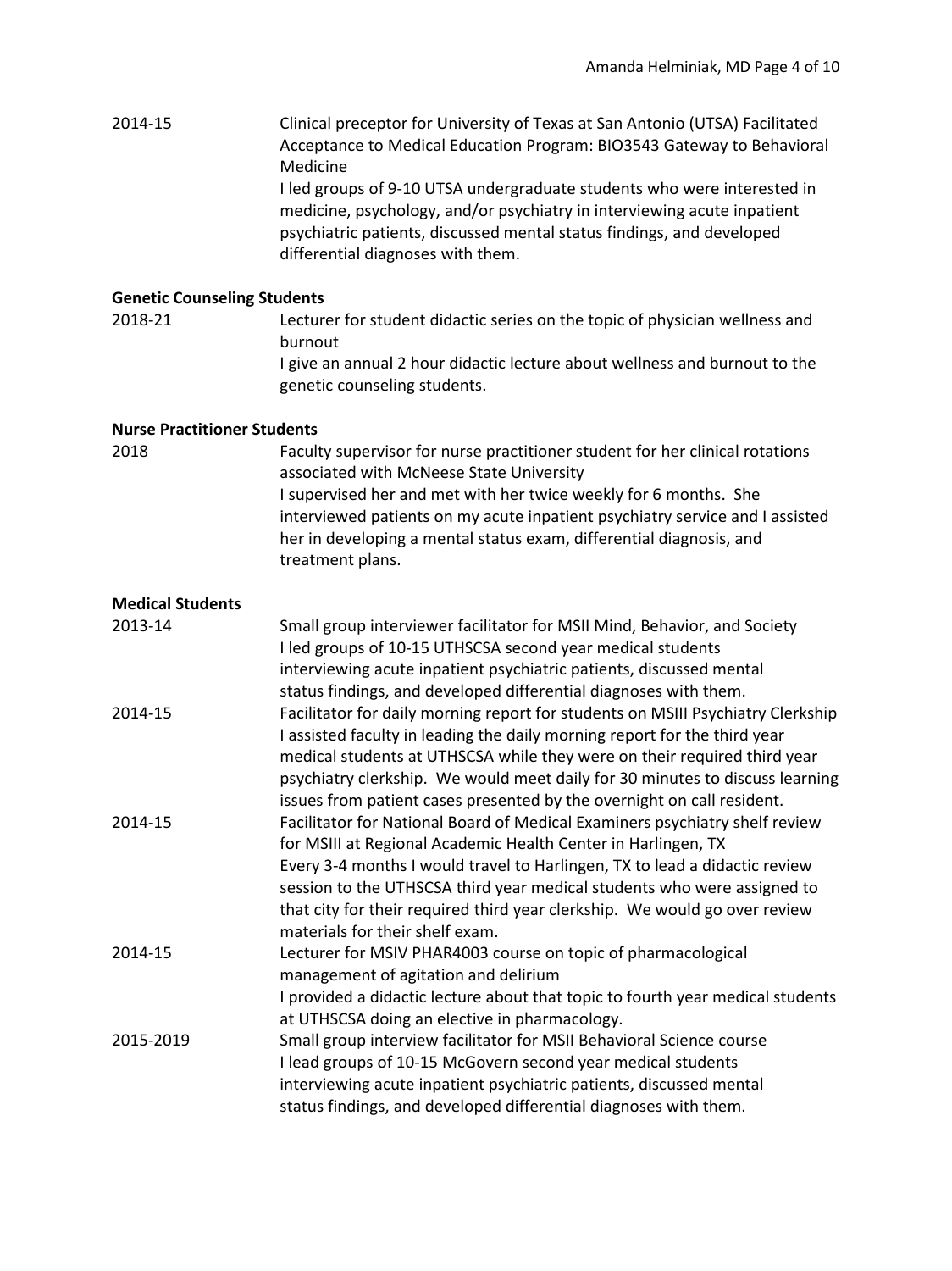| 2015-present | MSII Behavioral Science course lecturer on topics of anxiety and eating<br>disorders<br>Every year in the fall I give two didactic lectures to McGovern second year                                                                                                                                                                         |
|--------------|---------------------------------------------------------------------------------------------------------------------------------------------------------------------------------------------------------------------------------------------------------------------------------------------------------------------------------------------|
| 2015-present | medical students: one is teaching about anxiety disorders for two hours and<br>the other is regarding eating disorders for one hour.<br>MSIII Psychiatry Clerkship clinical faculty                                                                                                                                                         |
|              | I supervise 1-2 McGovern third year medical students every 3 weeks during<br>their required third year psychiatry clerkship. They work with me under my<br>direct supervision on my acute inpatient team. I supervise and provide<br>feedback regarding their interview skills, differential diagnosis, and<br>treatment plan formulations. |
| 2015-2021    | Advanced Patient Care selective in adult inpatient psychiatry, APC 4052,<br>clinical faculty                                                                                                                                                                                                                                                |
|              | I supervise 1 McGovern fourth year medical student every four weeks for<br>their sub-internship rotation. They work with me under my direct<br>supervision on my acute inpatient team. I supervise and provide feedback<br>regarding their interview skills, differential diagnosis, and treatment plan<br>formulations.                    |
| 2016-present | MSI Doctoring course small group interview facilitator<br>I lead groups of 10-15 McGovern second year medical students<br>interviewing acute inpatient psychiatric patients, discussed mental<br>status findings, and developed differential diagnoses with them.                                                                           |

## **Physical Medicine and Rehabilitation Residents**

2014 Lecturer for residency didactic series on the topic of capacity and decision making I gave a didactic lecture about that topic to the physical medicine and rehabilitation residents at UTHSCSA.

## **Neurology Residents**

2015 Lecturer for residency didactic series on the topics of somatic symptom disorders and schizophrenia I gave two didactic lectures about these topics to the neurology residents at UTHSCSA.

## **Internal Medicine Residents**

2021-present Lecturer for residency didactic series on the topic of microaggressions in the workplace Chief resident Brandi Karnes MD led and I supervised a 1 hour didactic lecture that was given 4 times during January and February 2021 about recognizing and responding to harassment.

## **Psychiatry Residents**

2015-present PGY-I & PGY-II core clinical faculty I directly supervise 1 first year or second year McGovern psychiatry resident each month. They rotate on my inpatient psychiatry team. I have 7-8 hours of daily interaction with them and supervise them interviewing patients,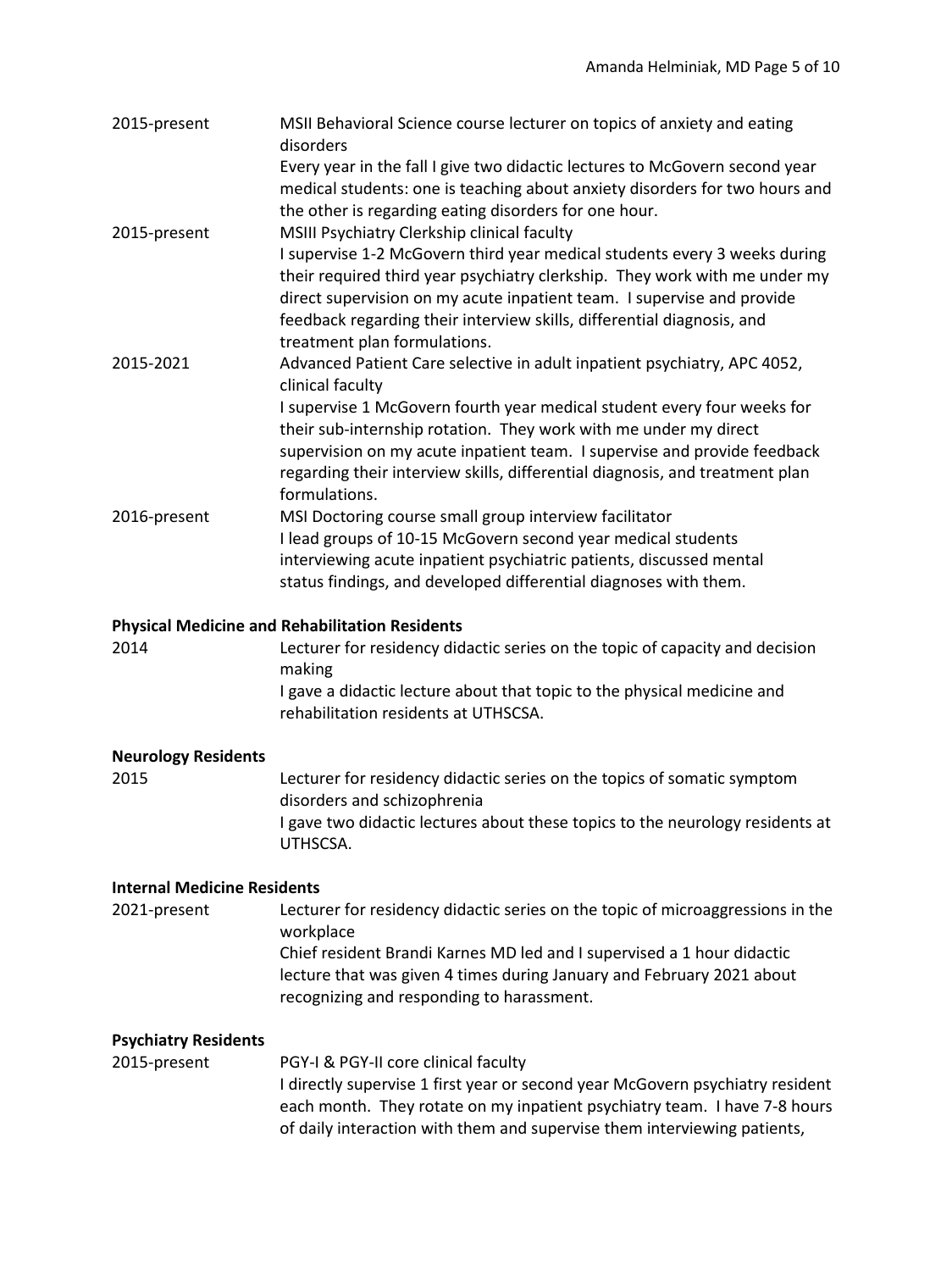|              | developing a mental status, differential diagnosis, and treatment plan. I edit<br>and sign off their clinical documentation in the electronic medical record<br>system.                                                                                                                                                                                                                                                                                                                                                                                                                                                                                                                                                                                                                                                                                                                                                                                                                                                                                                                                         |  |
|--------------|-----------------------------------------------------------------------------------------------------------------------------------------------------------------------------------------------------------------------------------------------------------------------------------------------------------------------------------------------------------------------------------------------------------------------------------------------------------------------------------------------------------------------------------------------------------------------------------------------------------------------------------------------------------------------------------------------------------------------------------------------------------------------------------------------------------------------------------------------------------------------------------------------------------------------------------------------------------------------------------------------------------------------------------------------------------------------------------------------------------------|--|
| 2015-present | Lecturer for residency didactic series on topics of quality improvement<br>projects, antidepressants, personality disorders, capacity and decision<br>making, somatic symptom disorders, dissociative disorders, eating and<br>feeding disorders, physician wellness                                                                                                                                                                                                                                                                                                                                                                                                                                                                                                                                                                                                                                                                                                                                                                                                                                            |  |
| 2015-present | ABPN Clinical Skills Verification (CSV) examiner for psychiatry residents<br>All applicants seeking certification in psychiatry must successfully complete<br>three clinical skills evaluations as part of the credentialing requirements to<br>sit for the Psychiatry Certification Examination. The ABPN requires that<br>physicians demonstrate mastery of the following three components of the<br>core competencies: Physician-patient relationship, psychiatric interview,<br>including mental status examination, and case presentation. All three<br>competency components are to be assessed in the context of a patient<br>evaluation that is conducted in the presence of a psychiatrist currently<br>certified in psychiatry by the ABPN.                                                                                                                                                                                                                                                                                                                                                           |  |
| 2016-present | Course director for morning report for PGY-I & PGY-II residents<br>I lead the daily morning report for the first and second year<br>McGovern psychiatry residents at HCPC. We meet Wednesday and Friday<br>morning for 30 minutes to discuss learning issues from patient cases<br>presented by the overnight on call resident.                                                                                                                                                                                                                                                                                                                                                                                                                                                                                                                                                                                                                                                                                                                                                                                 |  |
| 2016-present | Course director for McGovern psychiatry physician wellness didactic series<br>I coordinate the monthly didactic series with chief psychiatry resident Brandi<br>Karnes MD where the psychiatry residents have 1 hour of lecture didactic<br>regarding physician wellness and burnout. I also oversee the wellness<br>committee consisting of 8-10 psychiatry residents who schedule monthly<br>social activities.                                                                                                                                                                                                                                                                                                                                                                                                                                                                                                                                                                                                                                                                                               |  |
| 2017-present | Associate program director for general psychiatry residency program of 50<br>residents at McGovern Medical School<br>A. Report directly to the program director for the general psychiatry<br>residency program.<br>B. Develop and execute a successful psychiatry residency curriculum.<br>C. Assist faculty with development of individual rotation goals and<br>objectives.<br>D. Develop and oversee the allocation of residents in their various<br>rotations in order to satisfy ACGME requirements for successful<br>completion of a psychiatric residency.<br>E. Assist the chief residents in developing the annual rotation and call<br>schedules.<br>F. Continuously re-evaluate anticipated educational needs of residents<br>as ACGME requirements change and as psychiatric practices evolve.<br>G. Implement structural and educational changes to the program to<br>address identified weaknesses or implement improvements to the<br>psychiatric residency curriculum.<br>H. Aid residents in ideas and facilitate connection with mentors for<br>development of a required scholarly project. |  |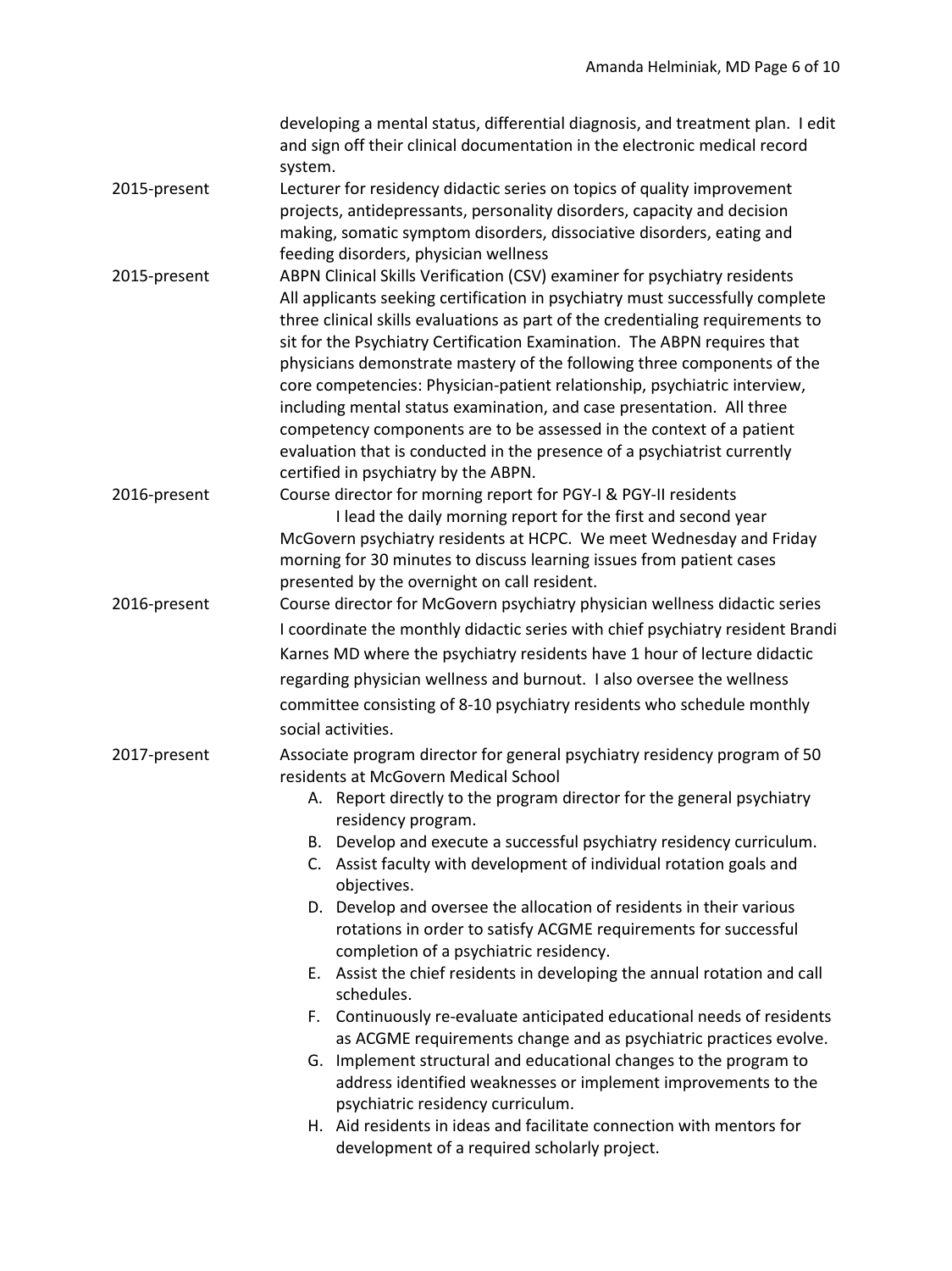|              | Give feedback to approximately 22 residents at required semi-annual<br>I.<br>meetings. At these meetings, the resident's evaluations are<br>reviewed, common themes are discussed, and a plan to remediate<br>any issues/weaknesses is formulated.                                                                                                                                                                                                                                                                                                                                                                                                                                    |  |
|--------------|---------------------------------------------------------------------------------------------------------------------------------------------------------------------------------------------------------------------------------------------------------------------------------------------------------------------------------------------------------------------------------------------------------------------------------------------------------------------------------------------------------------------------------------------------------------------------------------------------------------------------------------------------------------------------------------|--|
|              | Identify, recruit, and interview chief resident candidates annually.<br>J.<br>K. Assist the program in recruitment of psychiatric interns<br>a. Filter through 1500+ applications annually on ERAS and<br>select applicants for interview.<br>b. Over 100 applicants are interviewed annually.<br>c. Lead 7-8 90 minute "ranking meetings" where each<br>interviewed applicant is discussed between faculty and<br>residents and placed accordingly on the rank list.                                                                                                                                                                                                                 |  |
|              | Meet with residents on an as needed basis to help with problem<br>$\mathsf{L}$ .<br>solving and career counseling.                                                                                                                                                                                                                                                                                                                                                                                                                                                                                                                                                                    |  |
|              | M. Assist the two residency training coordinators with administrative<br>duties.                                                                                                                                                                                                                                                                                                                                                                                                                                                                                                                                                                                                      |  |
|              | N. Prepare for and participate in both internal and external reviews of<br>the residency program by the accrediting bodies and respond to any<br>concerns or deficiencies that arise as a result of these reviews.                                                                                                                                                                                                                                                                                                                                                                                                                                                                    |  |
|              | O. Analyze the program's annual Psychiatry Resident-In-Training<br>Examination and identify trends, improvements, and deficits.                                                                                                                                                                                                                                                                                                                                                                                                                                                                                                                                                       |  |
|              | P. Meet with the program director, research track program director,<br>chief residents, and residency training coordinators on a monthly<br>basis to discuss concerns and ideas.                                                                                                                                                                                                                                                                                                                                                                                                                                                                                                      |  |
|              | Q. Attend AADPRT Annual Meetings to ensure that the residency<br>program is up-to-date with new requirements.                                                                                                                                                                                                                                                                                                                                                                                                                                                                                                                                                                         |  |
| 2018-present | Co-facilitator for Psychiatry Medical Milestones didactic series<br>The psychiatry residency program director and I give one hour didactic<br>lectures twice a month to all McGovern psychiatry residents. The<br>Milestones provide a framework for the assessment of the development of<br>the resident physician in key dimensions of the elements of physician<br>competency in a specialty.                                                                                                                                                                                                                                                                                      |  |
| 2019-present | Associate track director of the general psychiatry residency clinician<br>educator track<br>Created the clinician educator track within the general psychiatry residency<br>program at McGovern. This track promotes an environment of educational<br>scholarship among trainees, develops teaching and leadership abilities of<br>trainees, prepares residents and fellows for future careers in academic<br>medicine, encourages trainee participation in national academic<br>conferences, and formalizes and facilitates the mentorship of residents and<br>fellows in clinical education. Every year I review applications for this track<br>and select 1-2 residents per class. |  |

# **MENTORING ACTIVITIES:**

| 2015-present | Faculty career supervisor for psychiatry residents |
|--------------|----------------------------------------------------|
| 2016-2019    | PGY-I class supervisor                             |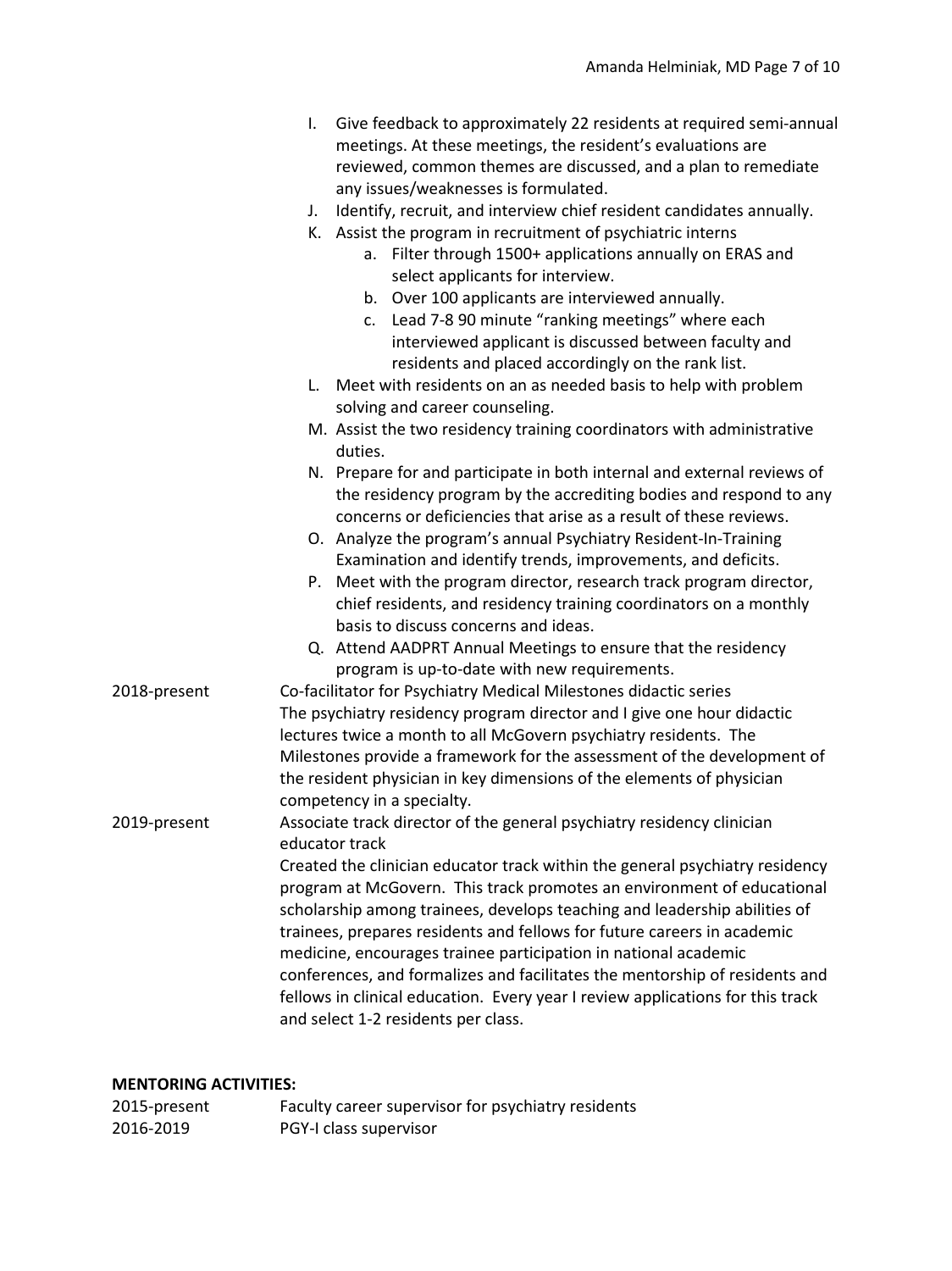### 2018-present Wellness Committee Faculty Mentor for psychiatry residents

#### **CURRENT CLINICAL SERVICE RESPONSIBILITIES:**

- 1. UTHealth HCPC
	- a. General adult acute unit, attending psychiatrist. Round on 11-16 patients a day who have complex biopsychosocial factors. Common diagnoses include major depressive disorder, bipolar disorder, schizophrenia, substance use disorders, anxiety disorders, personality disorders, intellectual disability disorders.
	- b. Attending on-call coverage for new admissions and/or insurance follow ups.
	- c. Provide coverage when other physician employees/contractors are unavailable due to vacations, holidays, illness, other personal or professional absences.
	- d. Maintain competence in psychiatry by attending professional conventions or seminars as well as participating in educational activities offered by professional societies.
	- e. Refer patients to other services within the agency, other physicians, including specialists and other health care providers.
	- f. Patient walk-in coverage and review of medical clearances.
	- g. Supervise 1-2 psychiatry resident trainees each month.
	- h. Complete 2nd Consultative Opinion Requests for patients receiving electroconvulsive therapy treatments.
	- i. Collaborate with an interdisciplinary team consisting of social workers, psychiatric nursing staff, pharmacists, recreational therapists, chaplains, and psychiatric mental health technicians.
	- j. Participate in hospital-required quality assurance, peer review, compliance, and credentialing/privileging activities

# **PUBLICATIONS:**

#### **Abstracts:**

- 1. Melicher, T., Choi, J., Crain, E., **Helminiak, A**., "Differential Diagnosis in Patients with Psychosis: A Case of Hypothyroidism-Induced Mental Illness," poster presented at APA Annual Meeting in Atlanta, Georgia, May 2016.
- 2. **Helminiak, A.**, "Be Well: An Innovative Physician Wellness and Burnout Curriculum," poster presented at AADPRT Annual Meeting in New Orleans, LA, March 2018.
- 3. Klassen, S., **Helminiak, A.**, "Consideration of Auditory Hallucinations in Deaf Patients with Psychiatric Disorders: A Case Report," poster presented at APA Annual Meeting in New York, NY, May 2018.
- 4. **Helminiak, A.**, Karnes, B., Narta, A., Grayson, K., Atkinson, D., Beasley, S., "K(NO)W MORE: A Novel Tool For Addressing Patient on Psychiatrist Harassment," poster presented at AAP Annual Meeting in Milwaukee, WI, September 2018.
- 5. Bayazit, H., Atik, A., Jones, G., Hamilton, J., **Helminiak, A**., Selek, S., "High Rates of Personality Disorders in Psychiatric Admissions with Chronic Obstructive Pulmonary Disease," poster presented at International Society of Affective Disorders and Houston Mood Disorders Conference in Houston, TX, September 2018.
- 6. **Helminiak, A.**, Thomas, T. "K(NO)W MORE: A Novel Tool For Addressing Patient on Psychiatrist Harassment," poster presented at AADPRT Annual Meeting in San Diego, CA, March 2019.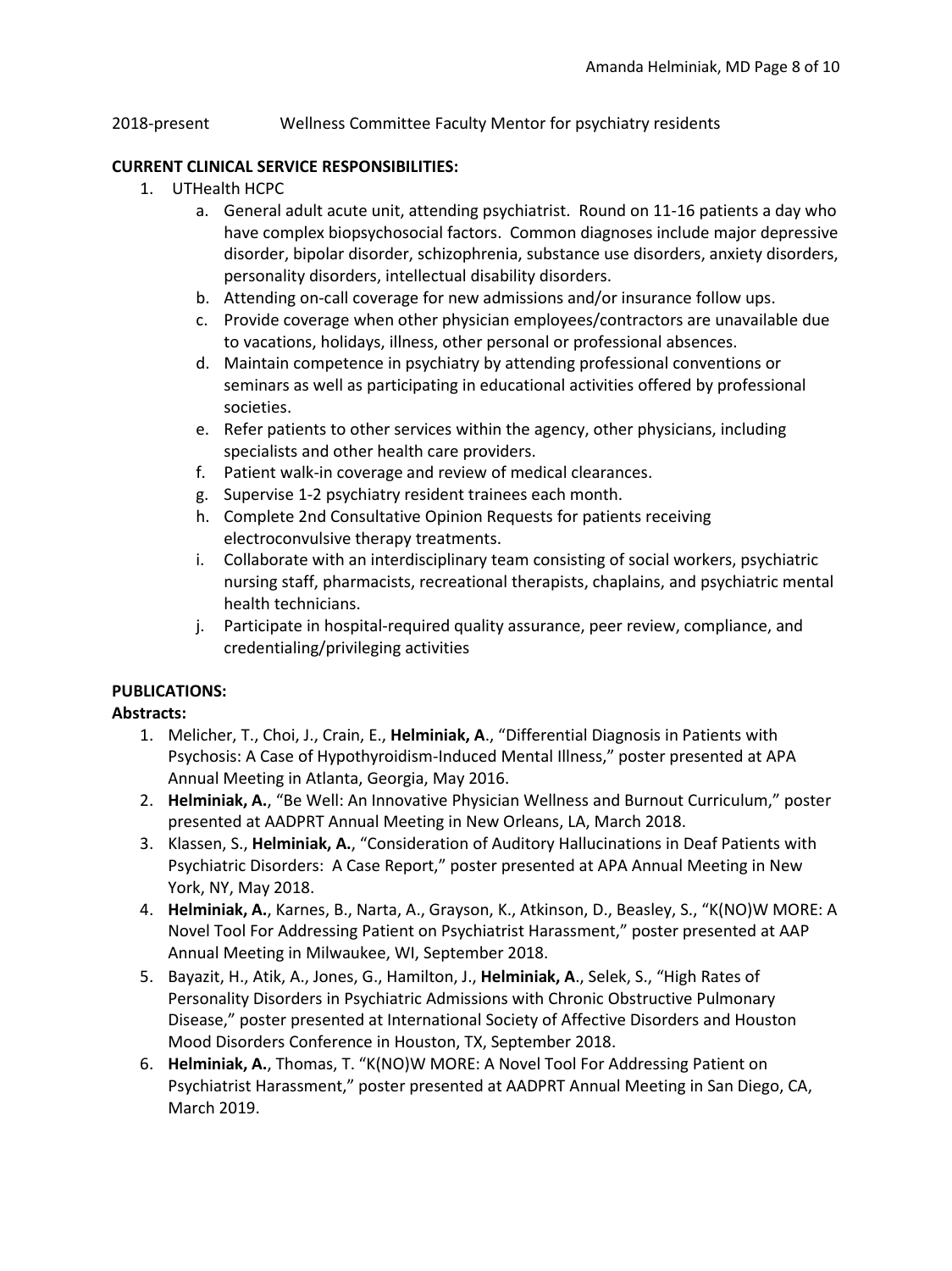- 7. **Helminiak, A.**, Thomas, T. "K(NO)W MORE: A Novel Tool For Addressing Patient on Psychiatrist Harassment," presented at APA Annual Meeting in San Francisco, CA, May 2019.
- 8. **Helminiak, A.**, Karnes, B. "Minding the Gap: Bridging Wellness with Immersive Experiences," presented at AAP Annual Meeting in Boston, MA, September 2019.
- 9. Sanches, M., Karnes, B., **Helminiak, A.**, John, V., "Resident's stigma towards bipolar disorder: a pilot study utilizing narrative medicine and a video vignette," presented at UT System Shine Academy Innovations Conference, Virtual, February 2021.
- 10. Karnes, B., **Helminiak, A.**, "Stress Reduction: Using Mindfulness as a Tool in Resident Education," to be presented at APA Annual Meeting, Virtual, May 2021.
- 11. Hernandez, S., Ruiz, A., Jamal, G., Kandalaft, M., **Helminiak, A.**, "The Effect of Stimulant Use on the Internal States Scale (ISS) for Inpatients with Bipolar I Disorder in an Acute Psychiatric Hospital," to be presented at APA Annual Meeting, Virtual, May 2021.
- 12. McBride, J., Cavalcanti, S., **Helminiak, A.**, "Somatic Preoccupation in a First Presentation of Depression in Ethnic Minority," to be presented at APA Annual Meeting, Virtual, May 2021.

# **Refereed Original Articles in Journals:**

1. Gawad, N.A, **Helminiak, A.**, Lost in Translation: Navigating Diagnostic Biases in Deaf Psychiatric Patients. The Primary Care Companion for CNS Disorders. Jul 12;20(4), 2018.

# **Other Professional Communications:**

# **Presentations:**

- 1. **Helminiak, A.**, "Investigating the Effects of Indomethacin and Phosphatidylcholine in a Rodent Model of Necrotizing Enterocolitis," poster presented at McGovern Medical School Research Forum, October 2008.
- 2. **Helminiak, A.**, Barrow, A. "Erythromelalgia," invited presenter at McGovern Medical School Department of Neurology Grand Rounds, Houston, TX, November 2010.
- 3. **Helminiak, A.**, "Quality Improvement Project: Optimizing Patient Handoff Accessibility," poster presented at UT Health Science Center San Antonio Department of Psychiatry Annual Research Day, May 2015.
- 4. John, V., Findley, J.C., **Helminiak, A.**, "Reigning Creativity in Medicine: An Experimental Workshop," workshop presented at the 2018 Texas Academies Collaborative for the Health Professions-Southeast Educational (TEACH-S) Symposium, Houston, TX, May 2018.
- 5. John, V., **Helminiak, A.**, "Burnout: Symptoms and Solutions," invited presenter for UTHealth Psychiatry Faculty Monthly Meeting, Houston, TX, June 2018.
- 6. **Helminiak, A**., John, V., "Meet Your Match: Applicant Factors in the Eyes of Program Directors," invited presenter for UTHealth Psychiatry observership trainees, Houston, TX, October 2018.
- 7. **Helminiak, A.**, "Coping with a Chronic Condition and the Mental Health Toll," invited keynote speaker for the Community Wellness Fair 2019 hosted by Gulf States Hemophilia and Thrombophilia Center, Houston, TX, May 2019.
- 8. **Helminiak, A.**, John, V., "Time Management for Clinicians: Skills and Strategies," invited presenter for UTHealth Psychiatry Faculty Monthly Meeting, Houston, TX, May 2019.
- 9. Kazimi, I., **Helminiak, A.**, "Residency Training Office Update: Audience Response Systems and Wellness Curriculum," invited presenter for UTHealth Department of Psychiatry and Behavioral Sciences Grand Rounds, Houston, TX, June 2019.
- 10. Klassen, S., Karnes, B., Ugueto, A., **Helminiak, A.**, John, V., "Staying Sane and Being Safe: Self-Care Strategies for Managing Mental Health During the COVID-19 Crisis," invited